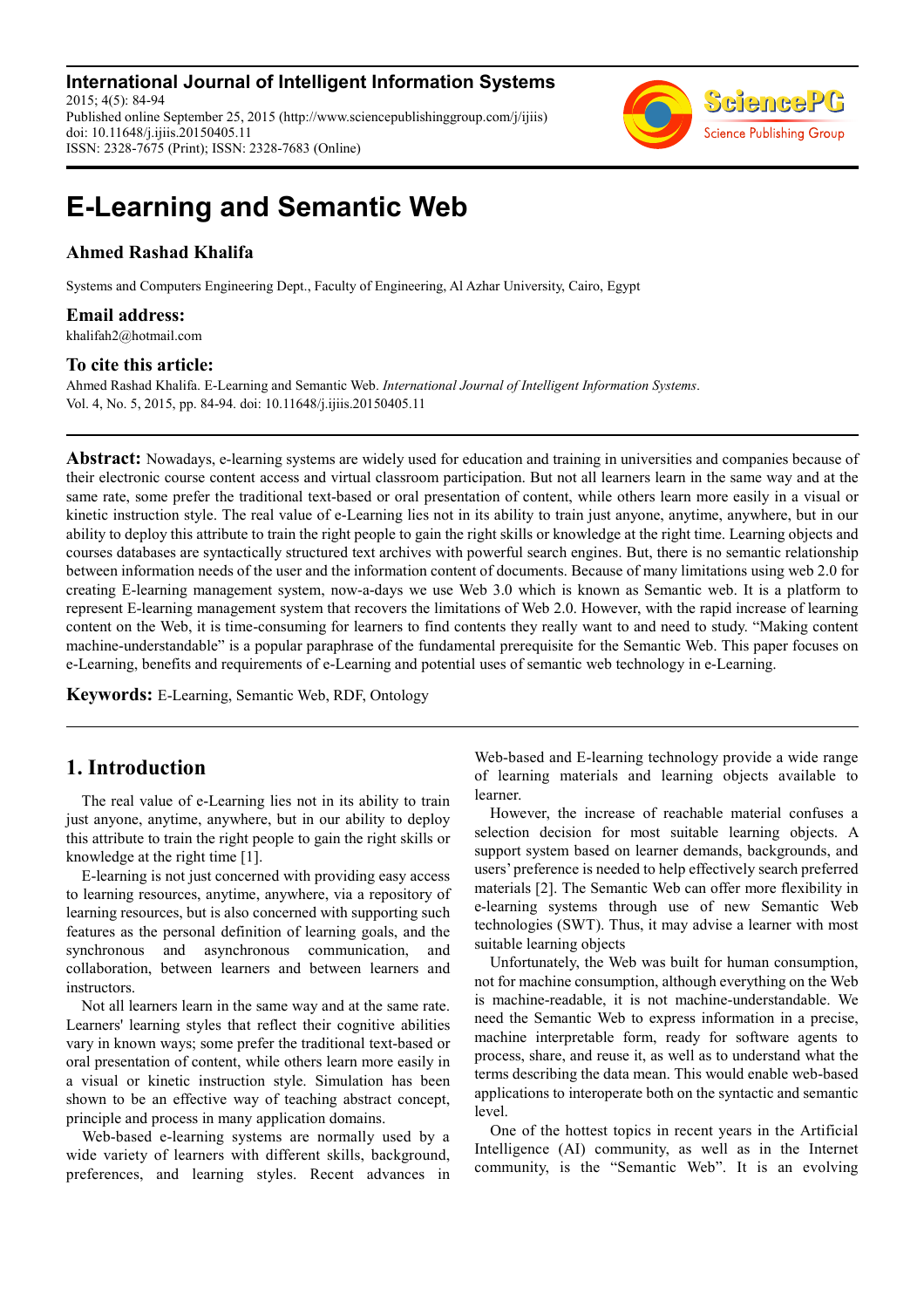extension of the World Wide Web (WWW) in which the semantics of information and services on the web is defined, making it possible for the web to understand and satisfy the requests of people and machines to use the web content." It is about making the Web more understandable by machines. It is also about building an appropriate infrastructure for intelligent agents to run around the Web performing complex actions for their users. Furthermore, Semantic Web is about explicitly declaring the knowledge embedded in many web-based applications, integrating information in an intelligent way, providing semantic-based access to the Internet, and extracting information from texts. Ultimately, Semantic Web is about how to implement reliable, large-scale interoperation of Web services, to make such services computer interpretable, i.e., to create a Web of machine-understandable and interoperable services that intelligent agents can discover, execute, and compose automatically.

Semantic Web (http://www.semanticWeb.org/), it is the new-generation Web that makes it possible to express information in a precise, machine-interpretable form, ready for software agents to process, share, and reuse it, as well as to understand what the terms describing the data mean. It enables Web-based applications to interoperate both on the syntactic and semantic level [3].

Note that it is Tim Berners-Lee (inventor of the WWW, URIs, HTTP, and HTML) himself that pushes the idea of the Semantic Web forward. The father of the Web first envisioned a Semantic Web that provides automated information access based on machine-processable semantics of data and heuristics that use these metadata. The explicit representation of the semantics of data, accompanied with domain theories (Ontologies), it enables a Web that provides a qualitatively new level of service, such as: intelligent search engines, information brokers, and information filters. Researchers from the World Wide Web Consortium (W3C) already developed new technologies for web friendly data description. Moreover, AI researchers have already developed some useful applications and tools for the Semantic Web.

We introduce the implementation of Semantic Web concept on the e-Learning environment offered by our web-based E-learning. The facilities that the application will provide include allowing e-learning content to be created, annotated, shared and discussed, together with supplying resources such as lecture notes, course description, documents, announcements, student papers, useful URL links, exercises and quizzes for evaluation of the student knowledge [4].

The major industrial firms and academic and research institutions have started to think seriously about the use and applications of Semantic Web Technology (SWT) in which information in machine processable form can coexist and complement the current web with better enabling computers and people to work in co-operation [5].

This paper is organized as follows: Section (2) presents a

brief overview about e-Learning benefits and requirements, section (3) gives a brief overview about the Semantic Web and discusses the common technologies used to construct the Semantic Web as well as the limitations of the conventional Web and how the Semantic Web overcomes those limitations. Section (4) presents an overview about layers of the Semantic Web architecture. In section (5), E-Learning, semantic Web and potential uses of semantic web technology in e-Learning, are discussed. Finally, section (6) concludes the paper.

# **2. E-Learning**

Distance Learning is characterized by the fact that the student (learner) does not have to be present in a classroom (a given location) in order to participate in the instruction. Time and place parameters of an instruction can be variable. There is no face-to-face environment.

Although a number of definitions for distance learning (DL) have been proposed over the years, the majority seems to agree on the basic elements, which differentiate the method from conventional teaching and learning. Such elements include separation of the teacher from the learner in space and/or in time during at least a major part of each educational process, the use of special training material to unite teacher and learner and carry course content, the provision of two-way communication between them, and the control of learning by the student [6].

Distance learning can be a good method to transfer and learn new Knowledge and information, the student is a passive learner. Techniques for Distance learning include broadcast TV, audiotape and videotape; it is a one-to-many communication.

An e-learning system can be defined as a social and information technological system that supports learning processes [7].

E-learning is also called Web-based learning, online learning, distributed learning, computer-assisted instruction, or Internet-based learning. Historically, there have been two common e-learning modes: distance learning and computer assisted instruction.

Distance learning uses information technologies to deliver instruction to learners who are at remote locations from a central site.

Computer assisted instruction (also called computer-based learning and computer based training) uses computers to aid in the delivery of stand-alone multimedia packages for learning and teaching. These two modes are subsumed under e-learning as the Internet becomes the integrating technology [8].

E-learning is defined as "The delivery of individualized, comprehensive, dynamic learning content in real time, aiding the development of communities of knowledge, linking learners and practitioners with experts"[9].

Table 1 illustrates the benefits of E-Learning.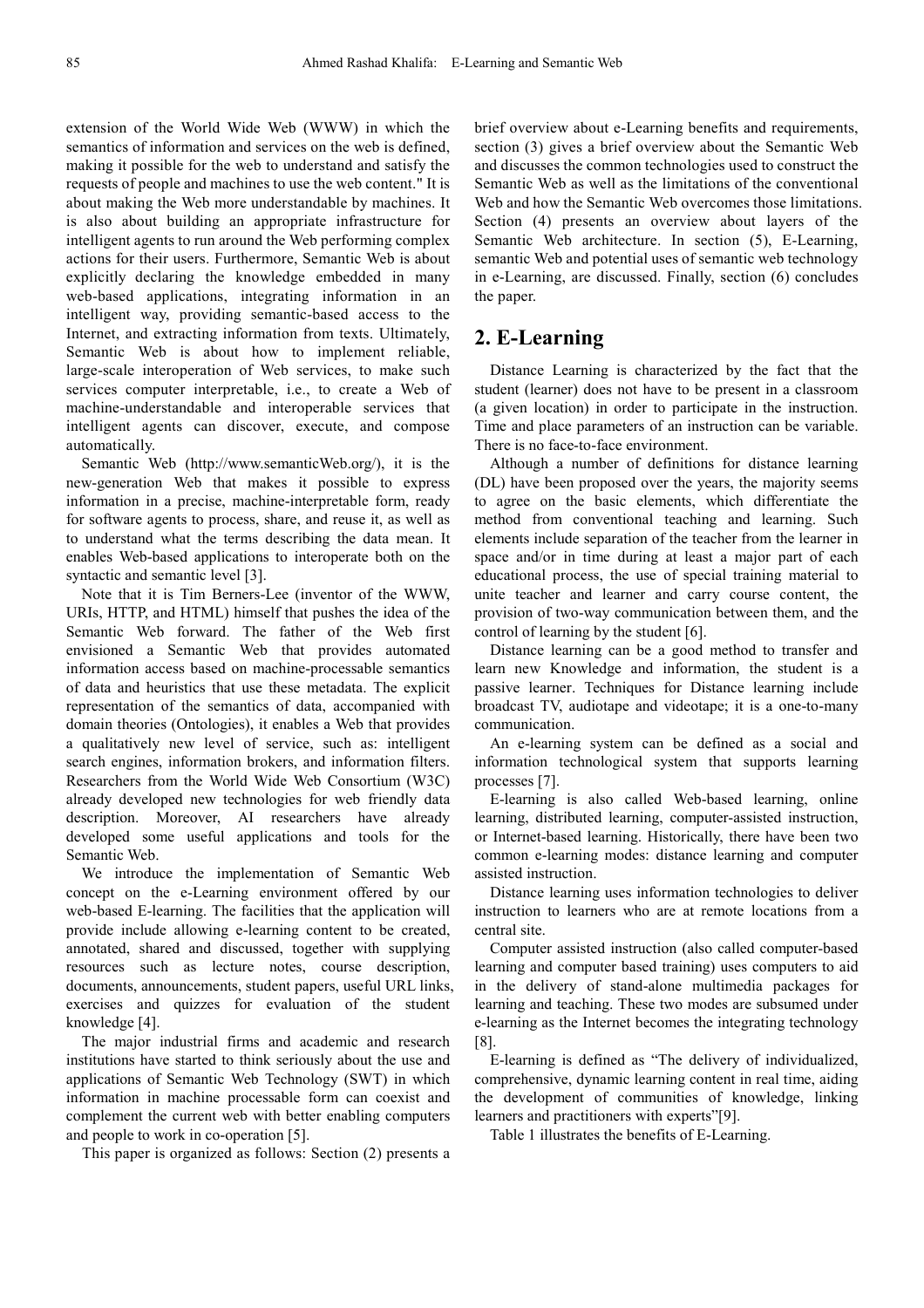*Table 1. Benefits of e-Learning.* 

| <b>Benefits of e-Learning</b>                                 |                                                                                                                                                                                                                                                                                                                  |  |  |
|---------------------------------------------------------------|------------------------------------------------------------------------------------------------------------------------------------------------------------------------------------------------------------------------------------------------------------------------------------------------------------------|--|--|
| Information is consistent or customised.<br>depending on need | Everyone gets the same content, presented in the same way. Yet the programs can also be customised for different<br>learning needs or different groups of people                                                                                                                                                 |  |  |
| Content is more timely and dependable                         | Because it is web-enabled, e-Learning can be updated instantaneously, making the information more accurate<br>and useful for a longer period of time. The ability to upgrade e-Learning content easily and quickly, and then<br>immediately distribute the new information to users is extremely time efficient. |  |  |
| Learning is 24/7                                              | Students can access e-Learning anywhere and at any time of the<br>day. It's "just in time – any time" approach makes the learning process ubiquitous.                                                                                                                                                            |  |  |
| Universality                                                  | e-Learning is web-enabled and takes advantage of the universal Internet protocols and browsers. Concern over<br>differences in platforms and operating systems is rapidly fading. Everyone on the Web can receive virtually the<br>same material in virtually the same time.                                     |  |  |
| Scalability                                                   | e-Learning solutions are highly scalable. Programs can move 10 participants to 100 or even more participants<br>with little effort or incremental cost (as long as the infrastructure is in place).                                                                                                              |  |  |
| Builds communities                                            | The Web enables students to build enduring communities of practice where they can come together to share<br>knowledge and insight. This can be a tremendous motivator for learning.                                                                                                                              |  |  |
| e-Learning lowers costs                                       | Despite outward appearances, e-Learning is often the most cost effective way to deliver instruction or<br>information. It cuts travel expenses; it can also reduce teaching time, and significantly reduces the need for a<br>classroom/teacher infrastructure.                                                  |  |  |

Drucker [10] has defined e-Learning as "just-in-time education integrated with high velocity value chains. It is the delivery of individualized, comprehensive, dynamic learning content in real time, aiding the development of communities of knowledge, linking learners and practitioners with experts". E-Learning aims at replacing old-fashioned time/place/content/ predetermined learning with a just-in time/ at workplace/customized /on-demand process of learning [11].

Learning environment allows learners to access electronic course contents through the network and study them in virtual classrooms. It brings many benefits in comparison with conventional learning paradigm, e.g. learning can be taken at any time and at any place. However, with the rapid increase of learning content on the Web, it is time-consuming for learners to find contents they really want to and need to study. The challenge in an information-rich world is not only to make information available to people at any time, at any place, and in any form, but to offer the right thing to the right person in the right way [12].

Table 2 shows the characteristics (or pitfalls) of the standard learning scenario and the improvements achieved using the e-learning approach. These are the most important characteristics of e-learning.

| <b>Dimensions</b> | Training                                                                                                                         | eLearning                                                                                                           |
|-------------------|----------------------------------------------------------------------------------------------------------------------------------|---------------------------------------------------------------------------------------------------------------------|
| Delivery          | Push-Instructor determines agenda                                                                                                | Pull-Student determines agenda                                                                                      |
| Responsiveness    | Anticipatory–Assumes to know the problem                                                                                         | Reactionary–Responds to problem at hand                                                                             |
| Access            | Linear–Has defined progression of knowledge                                                                                      | Non-linear-Allows direct access to knowledge in whatever<br>sequence makes sense to the situation at hand           |
| Symmetry          | Asymmetric–Training occurs as a separate activity                                                                                | Symmetric-Learning occurs as an integrated activity                                                                 |
| Modality          | Discrete–Training takes place in dedicated chunks with defined<br>starts and stops                                               | Continuous–Learning runs in the parallel to business tasks and<br>never stops                                       |
| Authority         | Centralized–Content is selected from a library of materials<br>developed by the educator                                         | Distributed–Content comes from the interaction of the participants<br>and the educators                             |
| Personalization   | Mass produced–Content must satisfy the needs of many                                                                             | Personalized–Content is determined by the individual user's needs<br>and aims to satisfy the needs of every user    |
| Adaptivity        | Static–Content and organization/taxonomy remains in their<br>originally authored form without regard to environmental<br>changes | Dynamic–Content changes constantly through user input.<br>experiences, new practices, business rules and heuristics |

*Table 2. Difference Between Training and E-Learning [10].*

E-Learning and its technological basis: E-Learning environments - proved to be an appropriate tool which can support the learning process efficiently, effectively and satisfactorily. In the future, they will open up to us new dimensions in the world of learning we never experienced before. With their help, the right knowledge will be learnt at the right time, by the right person, in the right context – a lifelong [13]. Courses that never end, provide ongoing digital learning and performance support for the learner, making a number of perpetual courses [14].

*Why ('life-long learning')*

As mentioned before, there is a growing need for continuing, life-long learning in our society because:

- There is a rapid technological change.
- Training and education is an ongoing necessary in business.
- Workers have to remain current with required skills and knowledge.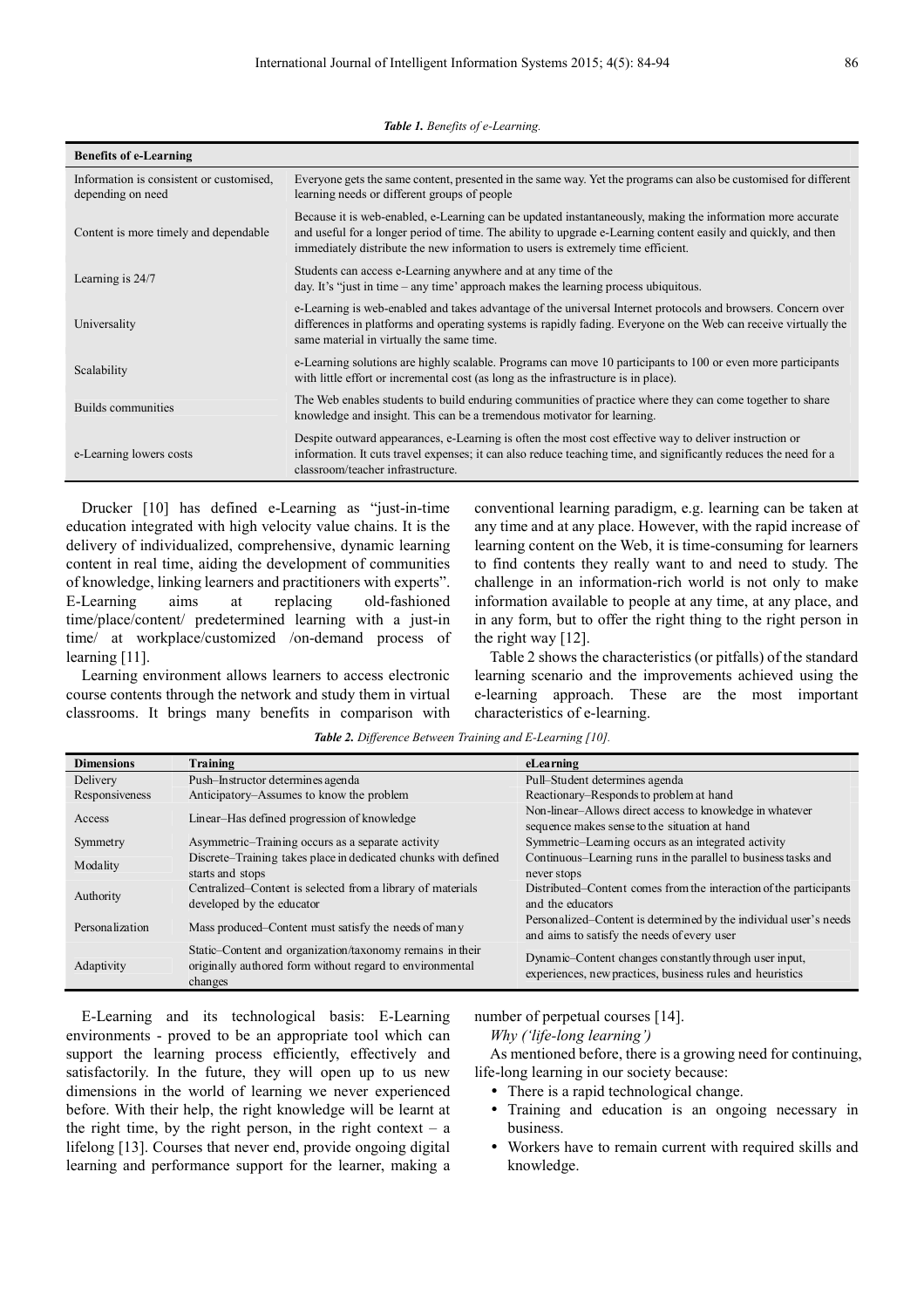- People change their carriers and jobs more frequently, six to seven changes as average.
- Increasing the skill and knowledge means to increase someone's marketability.

Learning Objectives is defined as the desired outcome of education. Three major learning objectives can be classified (information transfer- Skill Acquisition - Team-learning Experience), which should be taken into consideration when designing a course or a curriculum. It is important to ensure that all parts of skills-cycle have been learned (receive signal, perceive and interpret, decide on action, take action) [15].

The different types of E-learning are based on:

- 1. Means of communication.
- 2. Schedule.
- 3. E-learning class structure.
- 4. Technologies used.

Not all learners learn in the same way and at the same rate. Learners' learning styles that reflect their cognitive abilities vary in known ways; some prefer the traditional text-based or oral presentation of content, while others learn more easily in a visual or kinetic instruction style. E-Learning has been shown to be an effective way of teaching abstract concept, principle and process in many application domains [16].

Numerous research efforts on the effect of media on learning have shown that different media types have different efficiencies in terms of what a learner can recall. Especially the combination of media has very different efficiencies.

In general from 100 % of the learning material (facts) we can remember, figure 1 illustrates this percentage:

- 10 % through reading,
- 20 % through hearing,
- 30 % through seeing,
- 40 % through hearing and seeing,
- 80 % through hearing, seeing and doing (interacting).



*Figure 1. Different Remembering.* 

In addition to that, well prepared content is fun learning and thus motivates the learner which increases learning success.

To challenge and engage learners, the development team needed to produce courses that offered more than the average page-turner tutorials [17].

### **3. Semantic Web**

In the beginning of the internet days, software programmers developed all Web pages. Today, the Web provides perhaps the simplest way to share information, and literally everyone writes Web pages, with the help of authoring tools, and a large number of organizations disseminate data coded in Web pages. The Hypertext Markup Language (HTML) is typically the language used to code information about renderization (font size, color, position on screen, etc.) and hyperlinks to other Webpages or resources on the Web (multimedia files, text, e-mail addresses, etc.).

The net result is that the Web keeps growing at an astounding pace, now having over eight billion Web pages. However, most Web pages are still designed for human consumption and cannot be processed by machines. Computers are used only to display the information. that is, to decode the color schema, headers. and links encoded in Web pages. Furthermore, web search engines, the most popular tools to help retrieve Web pages, do not offer Support to interpret the results. For this reason, human intervention is still required. This situation is progressively getting worse as the size of search results is becoming too large. Most users only browse through the top results, discarding the remaining ones. Some search engines are resorting to artifice to help control the situation, such as indexing the search result, or limiting the search space to a relevant subset of the Web (such as in Google Scholar). The conclusion is that the size of search results is often just too big for humans to interpret, and finding relevant information on the Web is not as easy as we would desire [18].

This traditional or current Web is sometimes called Web 1.0. Since its inception in 1990, the World Wide Web (www) has been visualized as a repository to store information as Web documents. The Web document has been mainly designed in Hyper Text Markup Language (HTML) which enables the document developer to link to other HTML documents. The improvement of technology helps in increasing the number and quality of images, movies and other media elements in the hyper document.

Many search engines are available to search this Web such as Google and Yahoo. These search engines are based on keyword matching. The user enters the keywords to search through the Internet; the search engine returns a list of the pages matching these keywords. The Web pages in the result list may be ranked according to its relevance to the keywords. The browsing, searching, and many other available services on this Web-1 represent "Client Server Model".

A next generation of the Web, called Web 2.0, has been introduced as a social networking where the user contributes to the Web content not just consumes. In Web 2.0, users basically make content of Websites, instead of the Webmasters.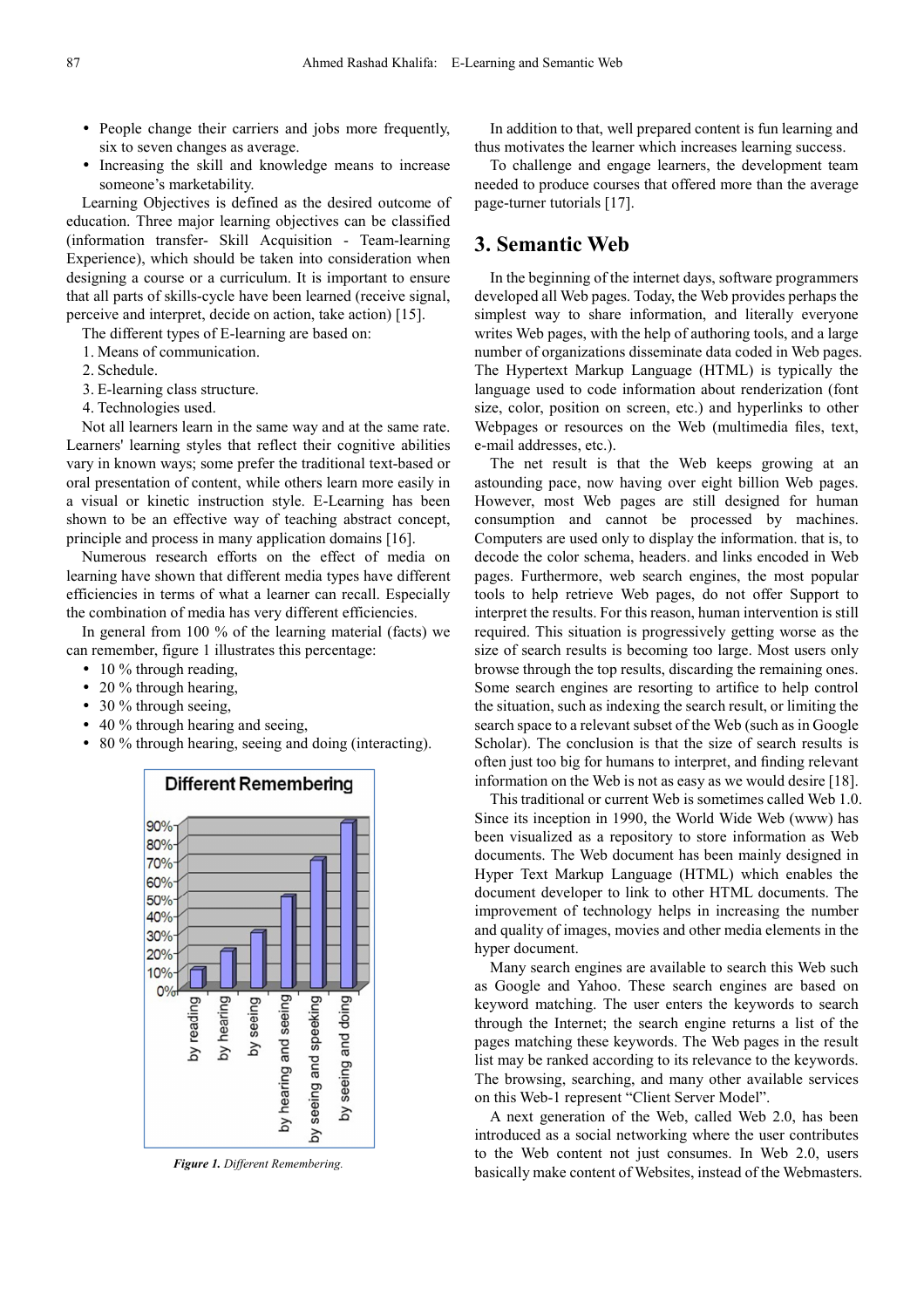Wikis, You Tube, and even Twitter are examples of such social Web. The Facebook is another example where users can build social connections with friends. While Web 1.0 has delivered the Internet and connected large numbers of people, Web 2.0 has demonstrated the technology to assemble and manage large global crowds with a common interest in social interaction. Web 2.0 is the current generation of Internet technology. In the context of the social Web, user data is composed of identity, social-graph data identifying the user, and content data. Accessibility to this huge amount of the Web content is still restricted to humans and not to machines and this restricted accessibility causes a lot of problems.

The Semantic Web (Web 3.0) is assumed to be the solution of such problems. It is an extension to the current traditional Web which helps humans and machines to work together and its information has a well defined meaning. In order to allow machines more actions, the Web data must be in a form that machines can understand. This is done by developing new technologies and languages to express the Web data in such forms.

The Semantic Web is the extension of the WWW. That allows people to share content beyond the boundaries of web sites and applications. There are many different ideas about what the Semantic Web is. Berners-Lee, Hendler and Lassila (2001) define the Semantic Web, also known as Web3.0, as "not a separate Web but an extension of the current one, in which information is given well-defined meaning, better enabling computers and people to work in cooperation"[19].

Berners-Lee hopes that eventually computers will be able to use the information on the Web, not just present the information. "Machines become capable of analyzing all the data on the Web. content, links, and transactions between people and computers" [20]. Based on his idea, the Semantic Web is a vision and is considered to be the next step in Web evolution. It is about having data as well as documents on the Web so that machines can process, transform, assemble, and even act on the data in useful ways. One of the great promises of the Semantic Web is flexibility in accessing and identifying information [21].

The Semantic Web is a mesh of information linked up in such a way, as to be easily processable by machines on a global scale. It is the new-generation Web that makes it possible to express information in a precise, machine interpretable form, ready for software agents to process, share, and reuse it, as well as to understand what the terms describing the data mean [22].

The Semantic Web offers new technologies to the developers of web based applications aiming at providing more intelligent access and management of the Web information and semantically richer modeling of the applications and their users. "Expressing meaning" is the main task of the Semantic Web. Semantic Web is not the separate web but it is the extension of the current web which makes possible information to share and reuse. Semantic Web Technology (SWT) provides such environment, so that machines can talk with each other to fulfill the needs of the user by providing the right information. To accomplish this task, SWT uses a number of techniques like Ontology, RDFs, XML and SPARQL.

## **4. The Semantic Web Architecture**

"Expressing meaning" is the main task of the Semantic Web. In order to achieve that objective, several layers of representational structures are needed. They are illustrated in Figure 2 (Berners-Lee 2000), among which the following layers are the basic ones [23]:



*Figure 2. Layers of the Semantic Web architecture.* 

The term "Semantic Web" encompasses efforts to build a new WWW architecture that enhances content with formal semantics, means the content is made suitable for machine only, as opposed to content that is only intended for human. This will enable automated agents to reason about Web content, and produce an intelligent response to unexpected situations. "Expressing meaning" is the main task of the Semantic Web. In order to achieve that objective several layers of representational structures are needed [24].

The architecture can be divided into three parts which are [25]:

- 1. Knowledge representation (XML, XML schema and RDF, RDF schema layers).
- 2. Ontology (Ontology vocabulary layer).
- 3. Agents (Logic, Proof, Trust layers).

The important property of the Semantic Web architecture (i.e., common-shared-meaning and machine processable metadata), enabled by a set of suitable agents, establishes a powerful approach to satisfy the E-Learning requirements.

The process is based on semantic querying and navigation through learning materials, enabled by the ontological background. The Semantic Web can be exploited as a very suitable platform for implementing an E-learning system, because it provides all means for E-learning: ontology development, ontology-based annotation of learning materials, their composition in learning courses and active delivery of the learning materials through E-learning portals [26].

Tim Berners-Lee proposed four versions of Semantic Web architecture [27]. Such versions describe the languages needed for data interoperability between applications in the form of layering architecture, where each layer represents a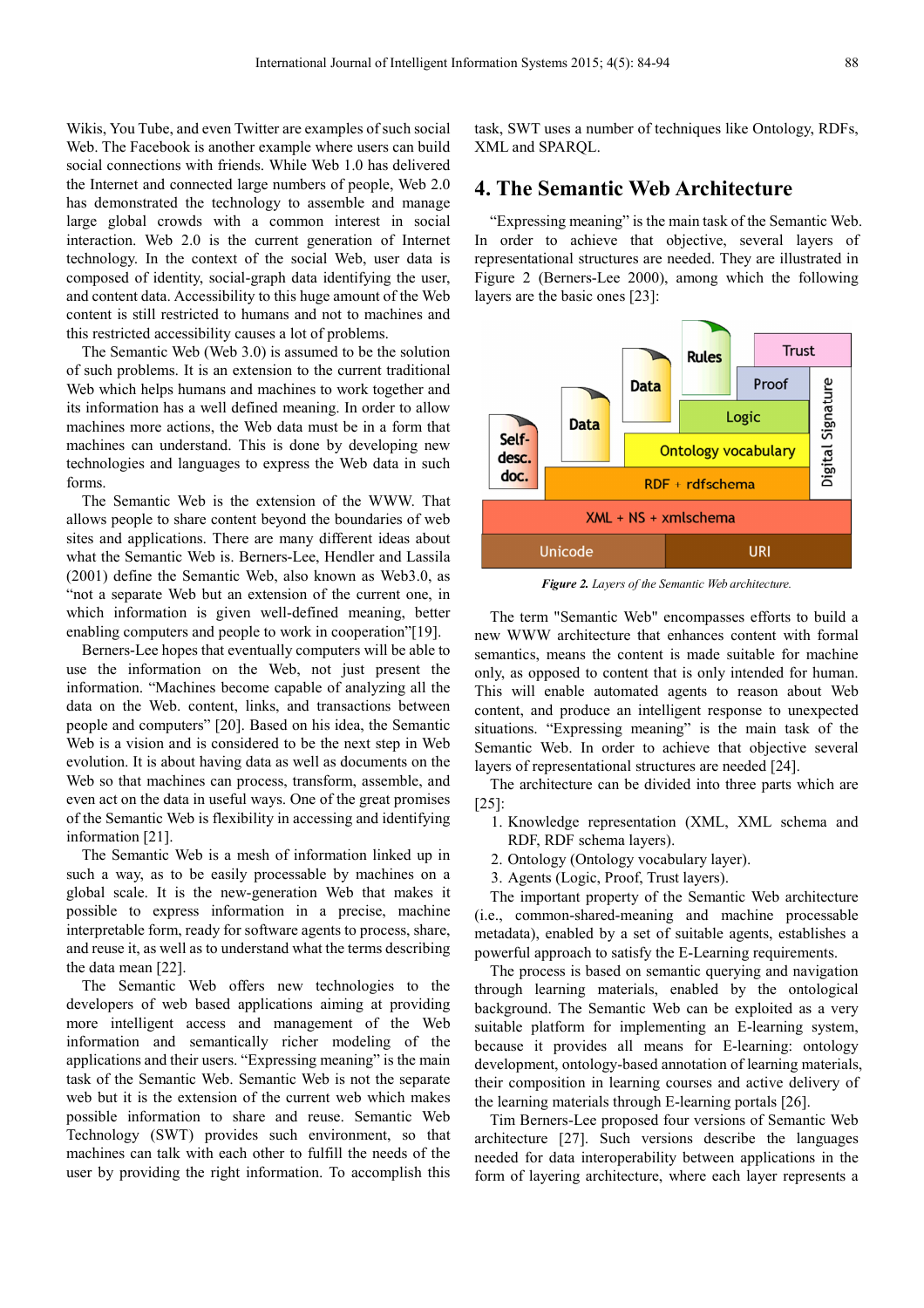language that provides services to the upper layer. However, layers described in such versions suffer from several deficiencies such as poor abstraction and rarely functional descriptions. Gerber in [28] avoided those deficiencies and designed a new architecture.

Additional layer called "Rules" layer was added although its functionality is already embedded inside other layers. The authors in [29] explored many layers compared to the Gerber's model. However, the overlapped functionalities among layers are more than overlapping in the Gerber's model and this increases the difficulty of the system engineering description and the layers integration. [30].

These versions describe the languages needed for data interoperability between applications in the form of layering architecture where each layer represents a language that provides services to the upper layer. The four versions (layered architectures) are composed mainly of seven functions. Each function is nearly represented by a layer. As we are talking about architecture concept, then there are some discrepancies and irregularities in Tim Berners-Lee's architectures considering the layered architecture evaluation criteria [31]. The layered architecture evaluation criteria are clearly defined context, an appropriate level of abstraction, hiding of unnecessary implementation details, clearly defined functional layers, appropriate layering, and Modularity. These criteria are used as an evaluation for any layering architecture.

The Semantic Web consists mainly of three components: the Extensible Markup Language (XML), the Resource Description Framework (RDF), and the ontologies.

Figure 2 shows the 9 layers architecture of semantic web in which the lowest layer starts from the bottom of the layer, followed by the highest layer, which is at the topmost position. The various layers and its challenges are described below.

#### *UNICODE*

Unicode is the basic universal number for every character, which works in multiple platforms. It is the basic notation, which is supported by top multinational companies like Motorola, IBM, Intel, etc. Unicode allows a single software, text or single character to be transported to other parts without corruption and re-engineering.

#### *URI (Uniform Resource Identifier)*

The URI is termed as Uniform Resource Identifier, which is a basic syntax for strings that is used to identify a resource. URI is the generic term of addresses and names of objects or resources in the WWW. A resource is any physical or abstract things in which each item has an identifier. The URI consists of two types: First is Uniform Resource locators (URL) which identifies a resource and how it can be accessed, and the second part is Uniform Resource Names (URN)that is used to create a universal and persistent name about a resource in its namespace. This namespace dictates the syntax of URN identifier [26].

It is used to identify resources on the web, in which every resource in the World Wide Web should be uniquely identified so we give it a URI. Resources could be anything such as a book, document, or video. There are different forms of the URIs. The most familiar form is the URL (Uniform Resource

Locator) which is typed in the Web browser to locate its corresponding resource, so it has two functionalities which are identifying and locating the resources. There are other forms that only identify the resources but can't tell us their locations. Because the Web is too large to be controlled by only one person or organization [32], so creation of URIs is decentralized and anyone could create URI for his resources. It is clear that a problem of identifying the same resource with more than one URI may exist, but it is the cost of having such flexible and simple technique to identify resources on the Web [33].

#### *XML (Extensible Mark-up Language)*

The Extensible Markup Language (XML) is a W3C-recommended general-purpose markup language that supports a wide variety of applications. XML is also designed to be reasonably human-legible, and to this end, terseness is not considered essential in its structure [32]. XML is evolved from simplified subset of Standard Generalized Markup Language (SGML). Its main task is to facilitate the sharing of data across different information systems, particularly systems connected via the Internet. XML is the simplest way to send the document across the web to its specific format. It allows users to edit or modify it and again transfer it. These document formats can include mark up also to enhance the meaning of the document [34]. Scientifically, XML is built upon Unicode characters and URI's. The Unicode characters allow XML to be characterized using International characters [26], [35].

#### *XML Schema*

XML Schema is a document definition language that enables you to develop XML documents into a Specific vocabulary and a specific hierarchical structure. The things you want to define in your language are element types, attribute types, and the composition of both into composite types (called complex types). XML Schema is different to database schema, which defines the column names and data types in database tables. XML Schema has been approved by W3C consortium in the year 2001. XMLS allows the validation of instances to ensure the accuracy of field values and document structure at the time of creation. The accuracy of fields is checked against the type of the field; for example, a quantity typed as an integer or money typed as a decimal. The structure of a document is checked for things like legal element and attributes names, correct number of children, and required attributes. All XML documents should be checked for validity before they are transferred to another partner or system [26]. There are different types of XML Schema Languages [34]: Document Definition Markup Language (DDML), Document Schema Definition Languages (DSDL), Document Structure Description (DSD), Document Type Definition (DTD), Namespace Routing Language (NRL), RELAX NG and its predecessors RELAX and TREXSGML Schema for Object-Oriented XML (SOX), Schematron XML-Data Reduced (XDR), XML Schema (W3C) (WXS or XSD).

#### *XML Namespaces*

An XML namespace is the W3C recommendation for providing uniquely named elements and all of its attributes in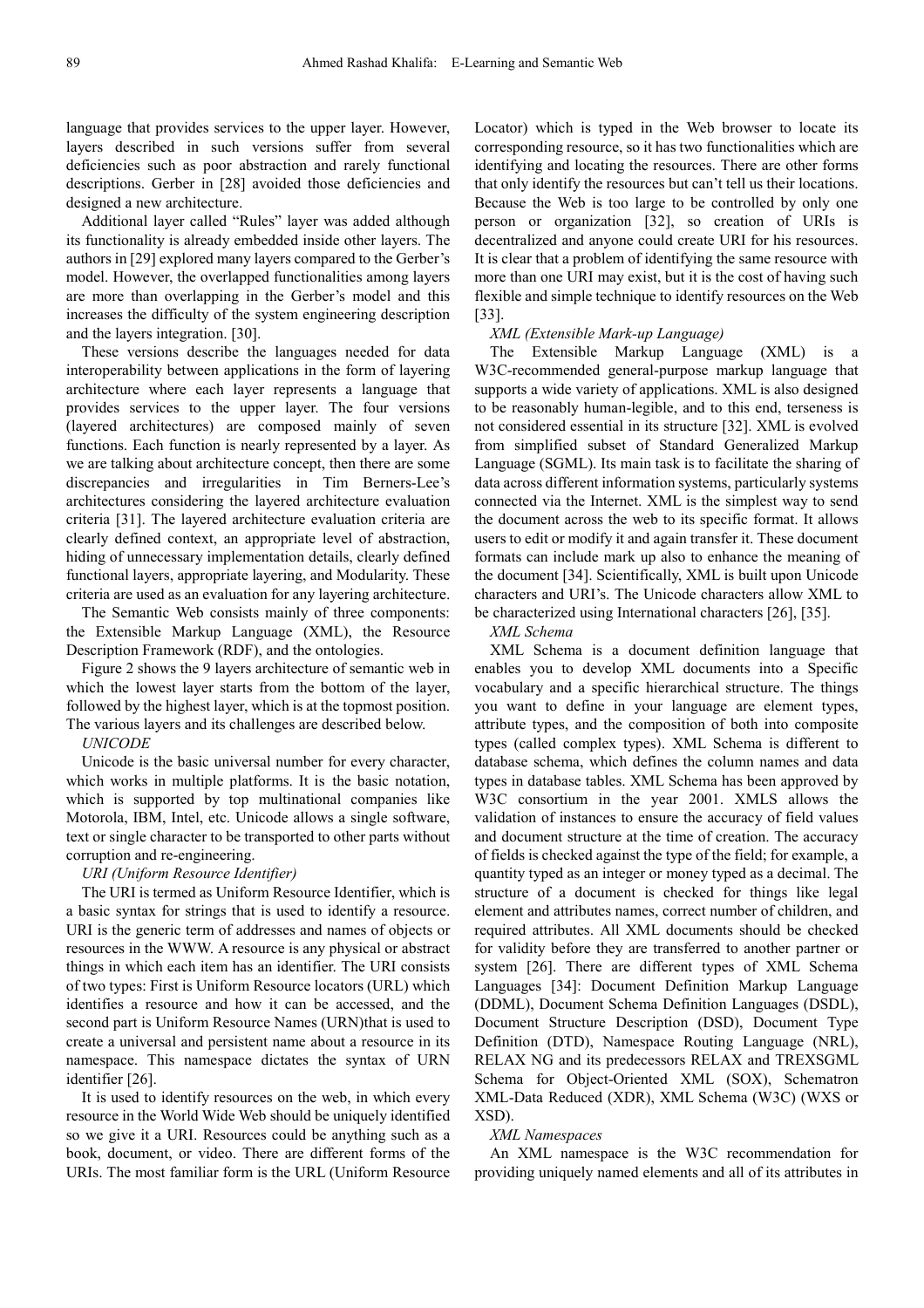an XML instance. An instance of an XML contains element or attribute names from more than one vocabulary. If each vocabulary is given a namespace, then the uncertainty or what is unexpected between identically named elements or attributes can be resolved. All elements which are within a namespace must be in unique component [36].

#### *RDF and RDF Schema*

Resource Description Framework (RDF) is a foundation of metadata processing. It provides interoperability between applications that exchange machine-understandable information on the Web. It defines the relationship between the resources on the web. There are different syntaxes that can represent the RDF, one of the most popular syntax is the XML where the RDF based on this syntax is called RDF/XML model.

The RDF statement is written in a triple form consisting of three parts which are the subject, the predicate and the object, so it seems like it is a natural phrase but its parts are URIs as they are resources on the Web.

RDF defines a simple, yet powerful model for describing resources. A syntax (which is XML) representing this model is required to store instances of this model into machine-readable files and to communicate these instances among applications. RDF imposes formal structure on XML to support the consistent representation of semantics [37], [38].

The RDF and RDF Schema layer is located above the XML layer, which provides more functions and capabilities than in XML and XML schema. The Resource Description Framework is an XML based language that is used to describe resources. Such a resource is identified via a uniform resource locator (URL). As compared to XML documents that attach the metadata of the document, RDF captures the metadata of the externals of the document such as author, creation, date, etc.

RDF is the machine processable language, unlike XML which is human process able and it is not understandable by humans i.e. it knows what the machine is doing in the way it does. So that it can store smart information back on the Web. [39].

RDF model is also called as triple, because it contains three parts viz. Subject, Predicate and Object. In Subject, there is none of phrase that is the source of action. In Predicate, which is a part of triple edit the subject and includes the verb phrase? And in the object, it is a noun phrase that is the source of action by the verb.

RDFS or RDF Schema is a knowledge representation language, providing basic elements for the description of ontologies [40], otherwise called RDF vocabularies, intended to structure RDF resources. The data model of RDF schema allows creating classes of data. A class is defined as group of things with common characteristics. An object in the RDF schema is the instance of the class.

*Ontology Vocabulary* 

The term "ontology" can be defined as an explicit specification of conceptualization [41], [42]. The conceptualization means modeling certain domain and the

Ontology is used to describe important concepts of this domain, so it is the specification of this conceptualization. Ontology is the stage where the vocabularies related to a specific domain should be defined. It provides the capability to make analysis on the relationships between the vocabularies to discover problems such as the existence of two vocabularies of the same meaning. In this stage, the relationships between vocabularies of a specific domain are created in hierarchal form by using the inheritance and classes concepts.

Languages such as OWL (Web Ontology Language) which may be considered as a syntactic extension for RDF/RDFS, are provided at this stage. The main layer of semantic web architecture is Ontology vocabulary, which typically consists of hierarchical distribution of important concepts in a domain, along with descriptions of the properties of each concept.

Ontologies play a pivotal role in the semantic web by providing a source of shared and precisely defined terms that can be used in metadata.

OWL (Web Ontology Language): OWL is intended to be used when the information contained in documents needs to be processed by applications, as opposed to situations where the content only needs to be presented to humans. OWL can be used to explicitly represent the meaning of terms in vocabularies and the relationships between those terms. This representation of terms and their interrelationships is called ontology. OWL has more facilities for expressing meaning and semantics than XML, RDF, and RDF-S, and thus OWL goes beyond these languages in its ability to represent machine interpretable content on the Web. The OWL has been designed to meet the requirements of RDF, RDFS, XML Schema [43].

*Logic Layer* 

The logic layer in the semantic web is the universal language of monotonic logic. In the logic layer of semantic web architecture, any rule can export the code but cannot import it. Any system in the logic layer can validate proofs. This layer functions on the basic principle of first order predicate logic, so the information is displayed accurately on the web. [44].

*Proof* 

In this layer, the ultimate goal of semantic web is to create a much smarter content which could be understood by the machines. When the content is understood by machine, some assertions may come out of the content and new pieces of information are produced. Unfortunately, this layer has not been investigated enough, this lack of investigation is not yet sufficiently considered to be a crucial problem.

*Trust* 

This is the top most layer of the semantic web architecture, in which the trustworthiness of information should be subjectively evaluated by each information consumers. The trust does not exclude information providers which have not been rated or do not publish trust relevant information in a specific way. The trust layer in semantic web architecture is analyzed into four parts: The Information integration layer handles aggregation of information from different sources and adds provenance metadata in the information. The Repository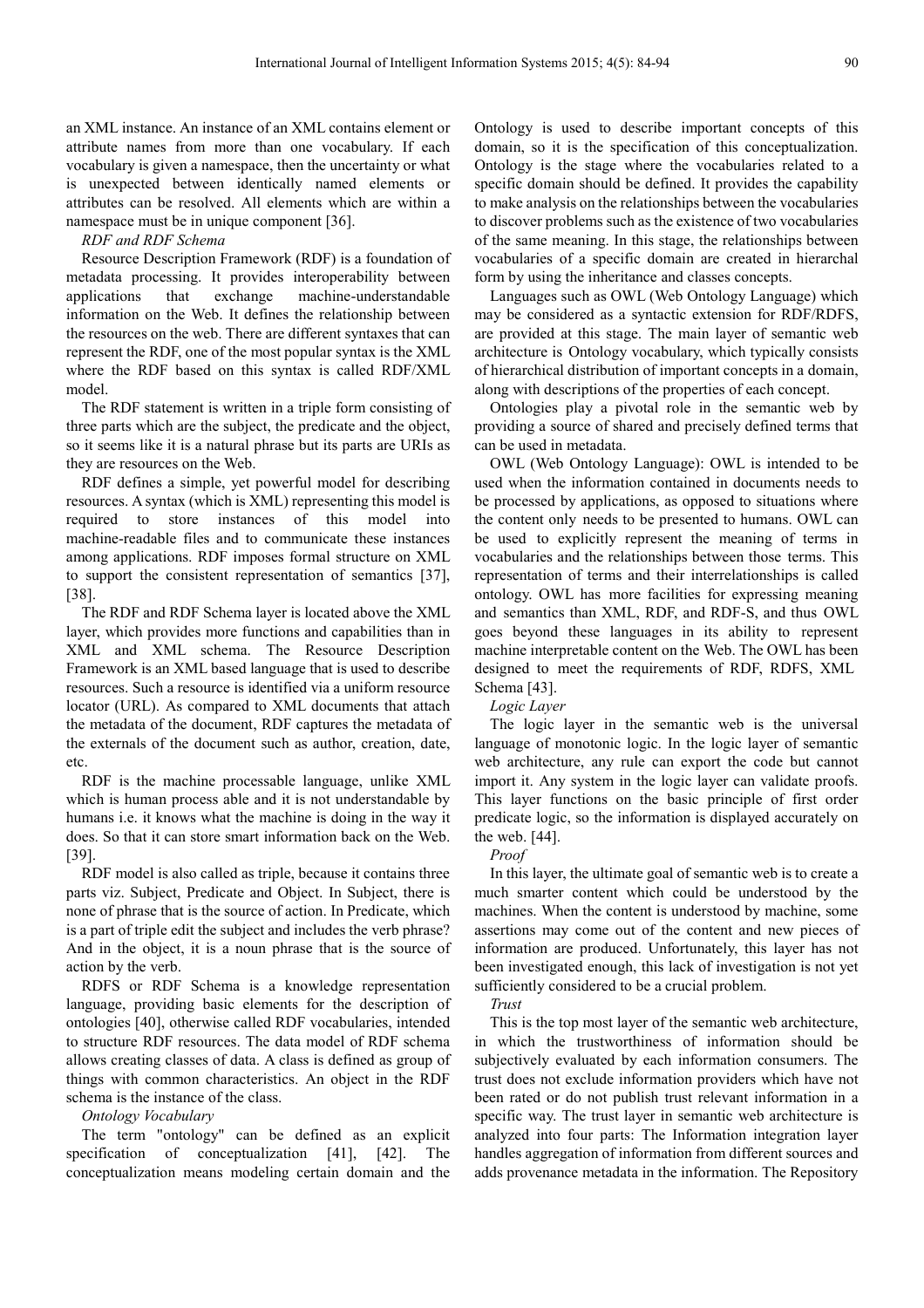Layer stores the aggregate information. The Query and Trust evaluation layer handles the actual trust decisions using query specific trust policies. The Application and explanation layer on which the retrieved information is used which an application context provides functionality to browse through explanations why data should be trusted.

#### *Digital Signature*

Digital signatures run horizontal to the RDF family up through the proof layer and support the notion of trust. Developments in the area of digital signatures are progressing, and could eventually help validate the integrity of metadata that an agent is using for reasoning and task completion. The main purpose of the digital signature is to digitally sign the document. Also encryption methods are used to run on digital signed documents to prevent against unauthorized access.

The semantic Web architectures show the main functionalities that should be provided to achieve the desired goals of the semantic Web. Each of these functionalities is associated with one of the layers of layered cake architecture of the semantic Web. Each function may be realized in several ways using any of the suitable available technologies.

# **5. Results and Benefits of Using Semantic Web**

#### *Limitation of current e-learning environments*

E-Learning (Electronic-Learning) is just learning using technologies like computer system, internet, and network [45]. Current e-learning environments are developed in computer programming languages. It works according to how it is programmed well in advance. Sometimes it fails to supply learning resources according to the learner's needs, and produce irrelevant results which do not match the learner's query and interest. So that learner has to be involved and should spend time to categorize the web results, which he/she actually requires to learn [46].

The Semantic Web is used as a backbone for e-learning. Foremost, the objectives are to ease the contribution of and the efficient access to the information. But, in general, a Semantic Web-based learning process could be a personalized (user customized), relevant (problem-dependent), and an active (context-sensitive) [47].



*Figure 3. Learning Material Dimension.*

From the student point of view, the most important criterions for searching learning materials are: what the learning material is about (content) and in which form this topic is presented (context). However, while learning material does not appear in isolation, another dimension (structure) is needed to encompass a set of learning materials in a learning course as shown in figure 3.

Learning object and courses databases are syntactically structured text archives with powerful search engines. But, search engines for Learning objects information retrieval do not include knowledge into their search strategies. These strategies include keyword and metadata search, but do not address the semantics of the keywords, which would allow, for instance, conceptual query expansion. In other words, there is no semantic relationship between information needs of the user and the information content of documents [48] [49].

Nowadays, e-learning systems are widely used for education and training in universities and companies because of their electronic course content access and virtual classroom participation. However, with the rapid increase of learning content on the Web, it is time-consuming for learners to find contents they really want to and need to study.

The e-learning material (course) may be decomposed into Learning Objects (LOs). The LOs may be considered as basic units (modules) of the e-learning material satisfying certain requirements. This mechanism enables reusability, in which the same LOs may be used to build different courses.

Decomposing the e-learning material into LOs and knowing the relationships between these learning objects is one of the main problems that face this approach. Improving the creation of the relationships between the LOs in an efficient way needs understanding of the context and the semantics of the learning objects. This is one of the main functionalities and roles of the semantic Web since the Semantic Web is an efficient mechanism to represent the semantics of the resources. It aims at providing a promising foundation for enriching resources, with well defined meanings.

If an e-learner needs to know about a specific course, then he/she may search using specific related keywords. The result of the search may include irrelevant data with respect to his/her preferences. One of the best approaches to overcome this issue is to use ontology for the e-learner. This e-learner ontology defines concepts about the e-learner and relationships between the concepts. It enables us to describe an e-learner profile that semantically relates the appropriate and relevant learning objects to the e-learner.

Retrieving information effectively on the Web is becoming a harder problem. Most current search engines are keyword based, so the retrieved documents match these submitted keywords. In traditional search, not all retrieved documents are relevant. Approximately one half is irrelevant regardless the user model; the same keywords always return the same documents. The users may not have similar interests, background, preferences, and goals, so the same keyword may have different meanings to different users. Personalized or customized retrieved document list is more helpful since it is more relevant. A user model is needed to allow customized responses to the user according to his/her model.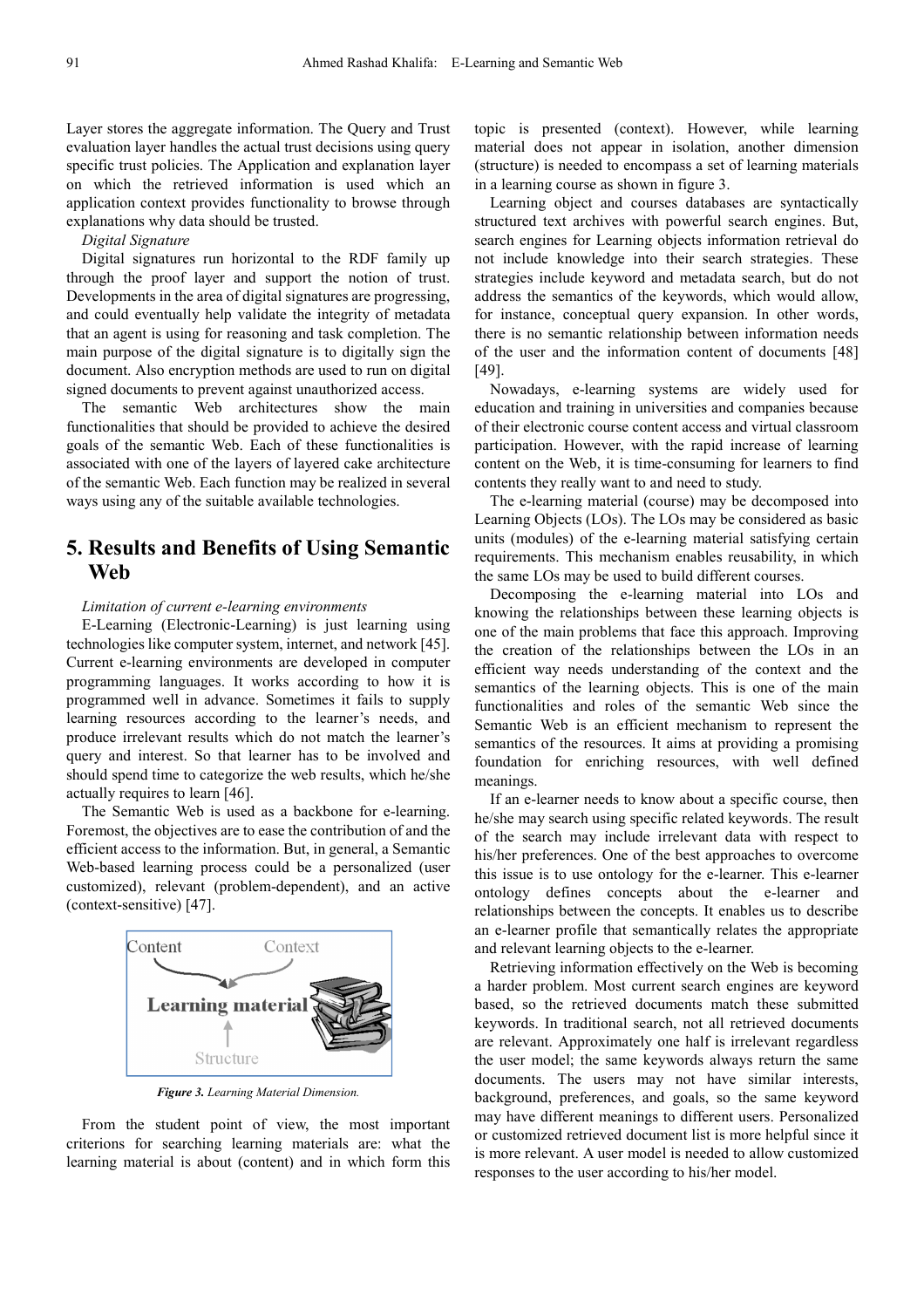The semantic Web overcomes this limitation where structured meaning and annotation is attached to the navigational data of the current Web.

Semantic Web Technology (SWT) helps the learners for better e-learning by providing the most significant learning materials, which suit the individuals, like learner's profile, needs and interest [45]. Semantic Web solves the limitation of current e-learning environment by providing most relevant learning resources to an e-learner quickly.

In Table 3, a summary view of the possibility to use the Semantic Web, for realizing the e-Learning requirements, is presented.

| <b>Table 3.</b> Benefits of using Semantic Web as a technology for E-Learning. |
|--------------------------------------------------------------------------------|
|--------------------------------------------------------------------------------|

| <b>Requirements</b> | <b>E-Learning</b>                                                                                                        | <b>Semantic Web</b>                                                                                                                                                                                                                                                                                                  |
|---------------------|--------------------------------------------------------------------------------------------------------------------------|----------------------------------------------------------------------------------------------------------------------------------------------------------------------------------------------------------------------------------------------------------------------------------------------------------------------|
| Delivery            | Pull – Student determines agenda                                                                                         | Knowledge items (learning materials) are distributed on the web, But they are linked to<br>commonly agreed ontologie(s). This enables construction of a user-specific course, by<br>semantic querying for Topics of interest.                                                                                        |
| Responsiveness      | Reactionary - Responds to problem at hand                                                                                | Software agents on the Semantic Web may use a commonly agreed service language,<br>which enables co-ordination between agents and proactive delivery of learning<br>materials in the context of actual problems. The vision is that each user has his own<br>personalized agent that Communicates with other agents. |
| Access              | Non-linear $-$ Allows direct access to<br>knowledge in whatever sequence makes<br>sense to the situation at hand         | User can describe the situation at hand (goal of learning, previous knowledge,) and<br>perform semantic querying for the suitable Learning material. The user profile is also<br>accounted for. Access to Knowledge can be expanded by semantically defined navigation.                                              |
| Symmetry            | Symmetric - Learning occurs as an<br>integrated activity                                                                 | The Semantic Web (semantic intranet) offers the potential to become an integration<br>platform for all business processes in an Organization, including learning activities.                                                                                                                                         |
| Modality            | Continuous – Learning runs in parallel to<br>business tasks and never stops                                              | Active delivery of information (based on personalized agents) creates a dynamic<br>learning environment that is integrated in the Business processes.                                                                                                                                                                |
| Authority           | Distributed – Content comes from the<br>interaction of the participants and the<br>educators                             | The Semantic Web will be as decentralized as possible. This Enables an effective<br>co-operative content management.                                                                                                                                                                                                 |
| Personalization     | Personalized – Content is determined by the<br>individual user's needs and aims to satisfy<br>the needs of every user    | A user (using its personalized agent) searches for learning material Customized for her/his<br>needs. The ontology is the link between User needs and characteristics of the learning<br>material.                                                                                                                   |
| Adaptively          | Dynamic – Content changes constantly<br>through user input, experiences, new<br>practices, business rules and heuristics | The Semantic Web enables the use of distributed knowledge provided in various forms,<br>enabled by semantically annotation of Content. Distributed nature of the Semantic<br>Web enables Continuous improvement of learning materials.                                                                               |

# **6. Conclusions**

The real value of e-Learning lies not in its ability to train just anyone, anytime, anywhere, but in our ability to deploy this attribute to train the right people to gain the right skills or knowledge, at the right time. This process reduces the cost of learning and adds a degree of freedom that enables the e-learner to control the activities and the courses that he/she is interested in.

Semantic Web Technology (SWT) in which information in machine-processable form, can coexist and complement the current web with better enabling computers and people to work in co-operation. Making the content machine-understandable is a popular paraphrase of the fundamental prerequisite for the semantic web. With the rapid increase of learning content on the Web, it will be time-consuming for learners to find contents they really want to and need to study. The Semantic Web Technology (SWT) has the potentiality to be applied in different areas.

E-Learning is one of the domains which may benefit from this new web technology. Semantic Web Technology helps to learners for better E-learning by providing the most significant learning materials, which suit to the individual like learner's profile, needs and interest.

This paper focuses on potential uses of Semantic Web Technology (SWT) in E-Learning, as well as advantages of using Ontology to describe learning materials*.* It is a great platform to represent the E-learning management system that recovers the limitations of Web 2.0.

In this paper, the limitations of the conventional Web and how the Semantic Web overcomes those limitations have been discussed. Then, the common technologies used to construct the E-learning and Semantic Web is presented.

The architecture of the Semantic Web is discussed, which introduces the essential components of the Semantic Web, such as eXtensible Mark-up language (XML), XML scheme, Resource Description Framework (RDF), RDF scheme, and Web Ontology language (OWL).

The purpose of this paper is to clarify possibilities of using the Semantic Web as a backbone for E-Learning, which provides flexible and personalized access to these learning materials.

### **References**

[1] T. Govindasamy, "Successful implementation of e-Learning Pedagogical considerations," *Internet and Higher Education,*  vol. 4, p. 287–299, 2002.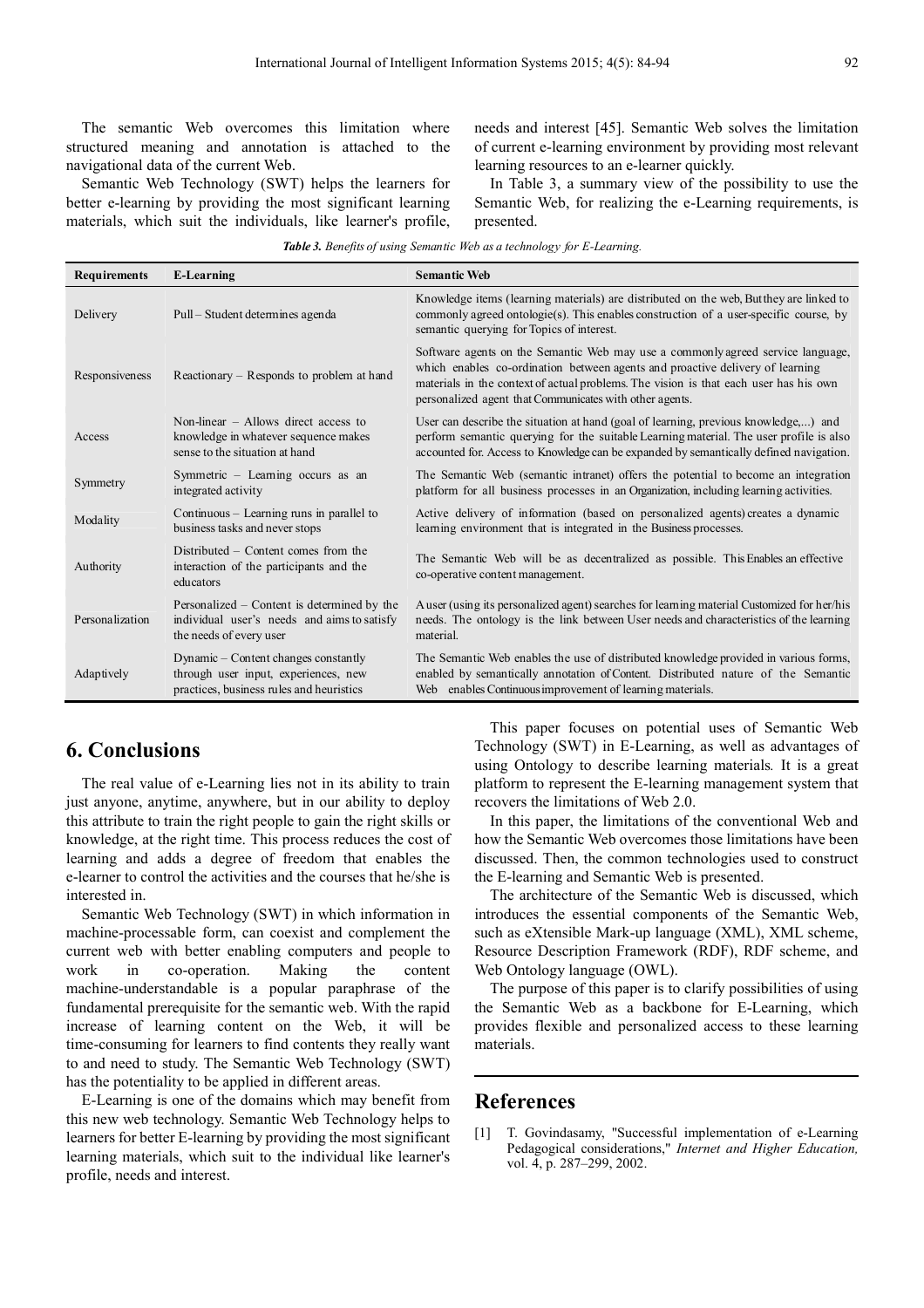- [2] K. S. Neepa, "E-Learning and Semantic Web," *International Journal of e-Education, e-Business, e-Management and e-Learning,* vol. 2, no. 2, April 2012.
- [3] J. Hendler, "Agents and the Semantic Web," *IEEE Intelligent Systems,* vol. 16, no. 2, pp. 30-37, 2001.
- [4] G. Fayed, D. Sameh, H. Ahmad, M. A. Jihad, A. E.-S. Samir and E.-S. Hosam, "E-Learning Model Based On Semantic Web Technology," *International Journal of Computing & Information Sciences,* vol. 4, no. 2, pp. 63 -71, 2006.
- [5] B. Dutta, "Semantic Web Based E-learning," [Online]. Available: https://www.researchgate.net/publication/242691487\_Semanti c\_Web\_Based\_E-learning.
- [6] N. Kontodimopoulos, A. BOUKOUVALAS1, K. Savidakis and A. Gasparinatou, "Distance-Learning Educational Material in the Biomedical Engineering Degree Program," in *WSEAS Int. Conf. on ENGINEERING EDUCATION*, Venice, Italy, 2004.
- [7] Hoppe, G.; Breitner, M. H, "Business Models for E-Learning," in *E-learning,models,istrument,experiences,of the Multikonferenz Wirtschaftsinformatik*, Essen-Germany, 2004.
- [8] G. Jorge, M. Ruiz and J. Michael, "The Impact of E-Learning in Medical Education," in *Academic Medicine*, 2006.
- [9] "e-Learning- Introductions," [Online]. Available: http://agelesslearner.com/intros/elearning.html.
- [10] P. Drucker, "Need to Know Integrating e-Learning with High Velocity Value Chains," A Delphi Group White, 2000.
- [11] L. Stojanovic, S. Steffen and S. Rudi, "eLearning based on the Semantic Web," in *WebNet'2001 World Conference of the WWW and Internet. AACE (2001)*, 2001.
- [12] Y. Zhiwen, N. Yuichi, J. Seiie and K. Shoji, "Ontology-Based Semantic Recommendation for Context-Aware E-Learning," in *Ubiquitous Intelligence and Computing*, Springer Berlin Heidelberg, 2007, pp. pp 898-907.
- [13] T. Dietinger, "ASPECTS OF E-LEARNING ENVIRONMENTS," Graz University of Technology, 2003.
- [14] A. Rossett, THE ASTD E-LEARNING HANDBOOK BEST PRACTICES, STRATEGIES, AND CASE STUDIES FOR AN EMERGING FIELD, New York: McGraw-Hill, 2002.
- [15] M. R. Charles and A. C.-C. Alison, Instructional-Design Theories and Models, New York: Taylor & Francis publishing, 2009.
- [16] M. Elazony, "master's thesis"Presentation Techniques for Distance Learning"," cairo, 2011.
- [17] J. Hofmann, "Blended Learning Case Study," 2001. [Online]. Available: http://www.astd.org/LC/2001/0401\_hofmann.htm. [Accessed 13 January 2009].
- [18] B. Karin, C. M. Antonio and T. Walt, Semantic Web: Concepts, Technologies and Applications, Springer Science & Business Media, 2007.
- [19] T. Berners-Lee, J. Hendler and O. Lassila, "The Semantic Web: A new form of Web content that ismeaningful to computers will unleash a revolution of new possibilities.," *Scientific American.,*  2001.
- [20] "Semantic Web," 2013. [Online]. Available: http://en.wikipedia.org/wiki/Semantic\_Web. [Accessed 2013].
- [21] B. Ö. Czerkawski, "THE SEMANTIC WEB IN TEACHER EDUCATION," *TOJET: The Turkish Online Journal of Educational Technology,* vol. 13, no. 4, October 2014.
- [22] V. Devedžić, "Web Intelligence and Artificial Intelligence in Education," *Web Intelligence and Artificial Intelligence in Education. Educational Technology & Society,* vol. 4, no. 7, pp. 29-39, 2004.
- [23] T. Berners-Lee, "What the Semantic Web can represent," 17 09 1998. [Online]. Available: http://www.w3.org/DesignIssues/RDFnot.html. [Accessed 31 03 2013].
- [24] T. Berners-Lee, "Semantic Web Road map," 1998. [Online]. Available: http://www.w3.org/DesignIssues/Semantic.html..
- [25] M.-B. T, Everything Integrated: A Framework for Associative Writing in the Web, University of Southampton, 2004.
- [26] L. O. K. T. S. Michael Daconta, The Semantic web: the guide to future of XML,web services and knowledge management.
- [27] A. B. A. J. v. d. M. A. Gerber, "Functional Semantic Web Architecture,"," *Springer Berlin / Heidelberg, Lecture Notes in Computer Science,* Vols. Volume 5021/2008, ISBN:978-3-540-68233-2, pp. pages: 273-287, 2008.
- [28] A. B. A. J. v. d. M. A. Gerber, "Towards a Semantic Web Layered Architecture," in *Software Engineering Proceedings of the 25th conference on IASTED International Multi-Conference*, Innsbruck, Austria,, 2007.
- [29] M. A. a. H. S. H. Al-Feel, "Toward an Agreement on Semantic Web Architecture," in *World Academy of Science,Engineering and Technology*, 2009.
- [30] H. Pascal and J. Krzysztof, "Semantic Web Tools and Systems," *Semantic Web,* vol. 2, no. 1 / 2011, 2011.
- [31] B. P. P. P.-S. J. I. Horrocks, "Semantic Web Architecture: Stack or Two Towers?" "*Lecture Notes in Computer Science,* Vols. Volume 3703/2005,, no. ISBN: 978-3-540-, pp. Pages: 37-41,, 2005.
- [32] A. Swartz, "The Semantic Web in Breadth," 2002. [Online]. Available: http://logicerror.com/semanticWeb-long..
- [33] R. Pandey and S. Dwivedi, "Interoperability between Semantic Web Layers: A Communicating Agent Approach," *International Journal of Computer Applications,* vol. 12, no. 3, p. 0975 – 8887, November 2010.
- [34] "XML schema," [Online]. Available: http://en.wikipedia.org/wiki/XML\_schema.
- [35] T. Bray, "Extensible Markup Language (XML) 1.1 (Second 2006. [Online]. Available: http://www.w3.org/TR/xml11/#sec-origin-goals.
- [36] "REC-xml-names," [Online]. Available: http://www.w3.org/TR/REC-xml-names.
- [37] D. Beckett, "RDF/XML Syntax Specification (Revised)," 2004. [Online]. Available: http://www.w3.org/TR/REC-rdf-syntax/. [Accessed 2013].
- [38] E. Miller, "An Introduction to the Resource Description Framework," *D-Lib Magazine,* 1998.
- [39] "Resource Description Framework," [Online]. Available: http://en.wikipedia.org/wiki/Resource\_Description\_Framewor k.